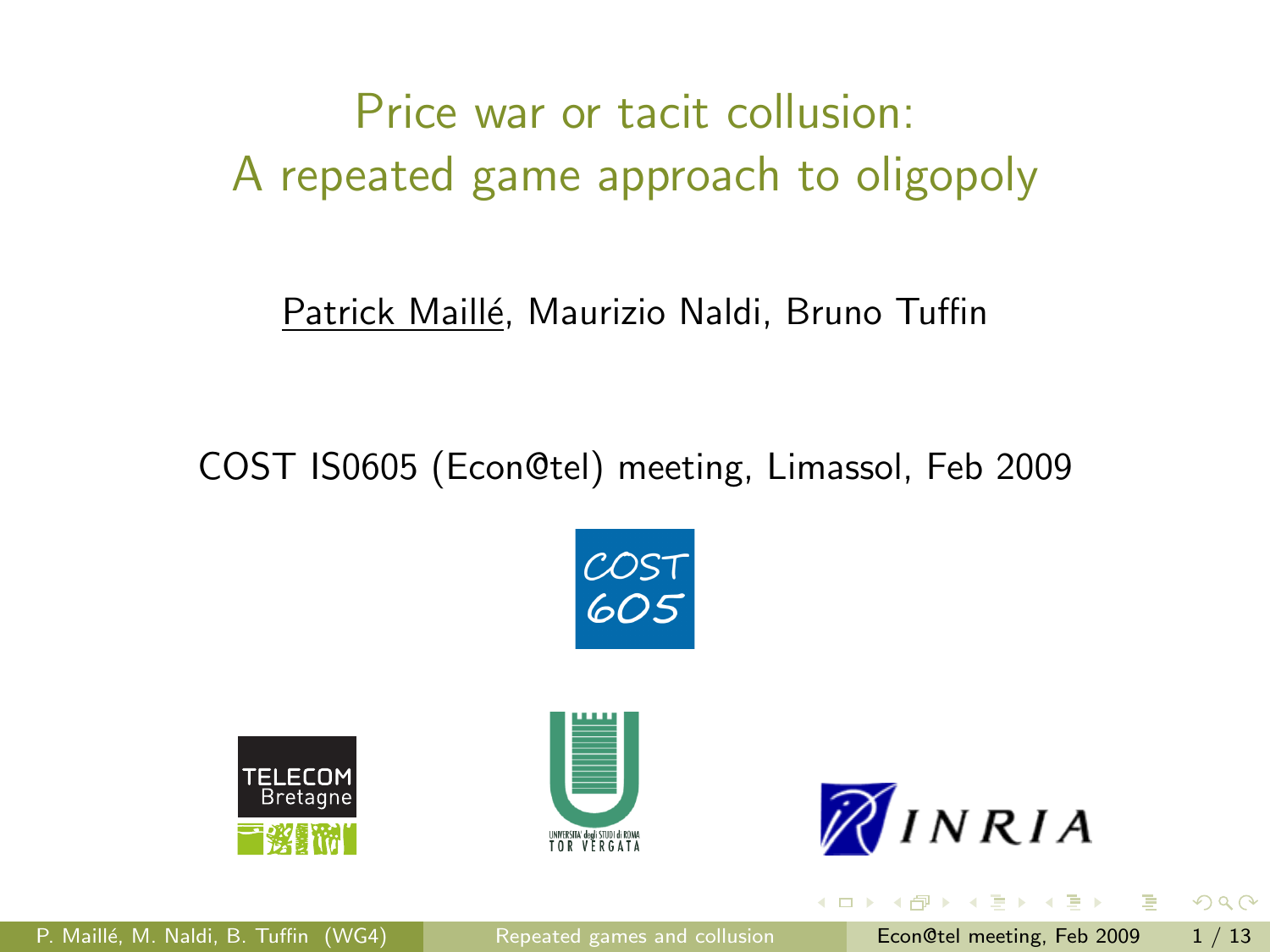# A very simple oligopoly model

Take a simple example:

- $\bullet$   $N = 2$  identical providers in competition, with (fixed) QoS for each provider i
- **Demand model:** separable demand function Allon&Federgruen'08

$$
D_i := D_0 - b_i p_i + \sum_{j \neq i} \beta_{ij} p_j, \quad i = 1, ..., N
$$

with  $\rho_i$  the price charged by provider  $i$ , and  $b_i$ ,  $\beta_{ij}$  positive constants. Here we assume  $b_i = b$  and  $\beta_{ii} = \beta < 2b$  for all *i*, *j*.

Thus here

$$
D_1 = D_0 - bp_1 + \beta p_2 \nD_2 = D_0 - bp_2 + \beta p_1
$$

P. Maillé, M. Naldi, B. Tuffin (WG4) [Repeated games and collusion](#page-0-0) **Econ@tel meeting, Feb 2009 2 / 13**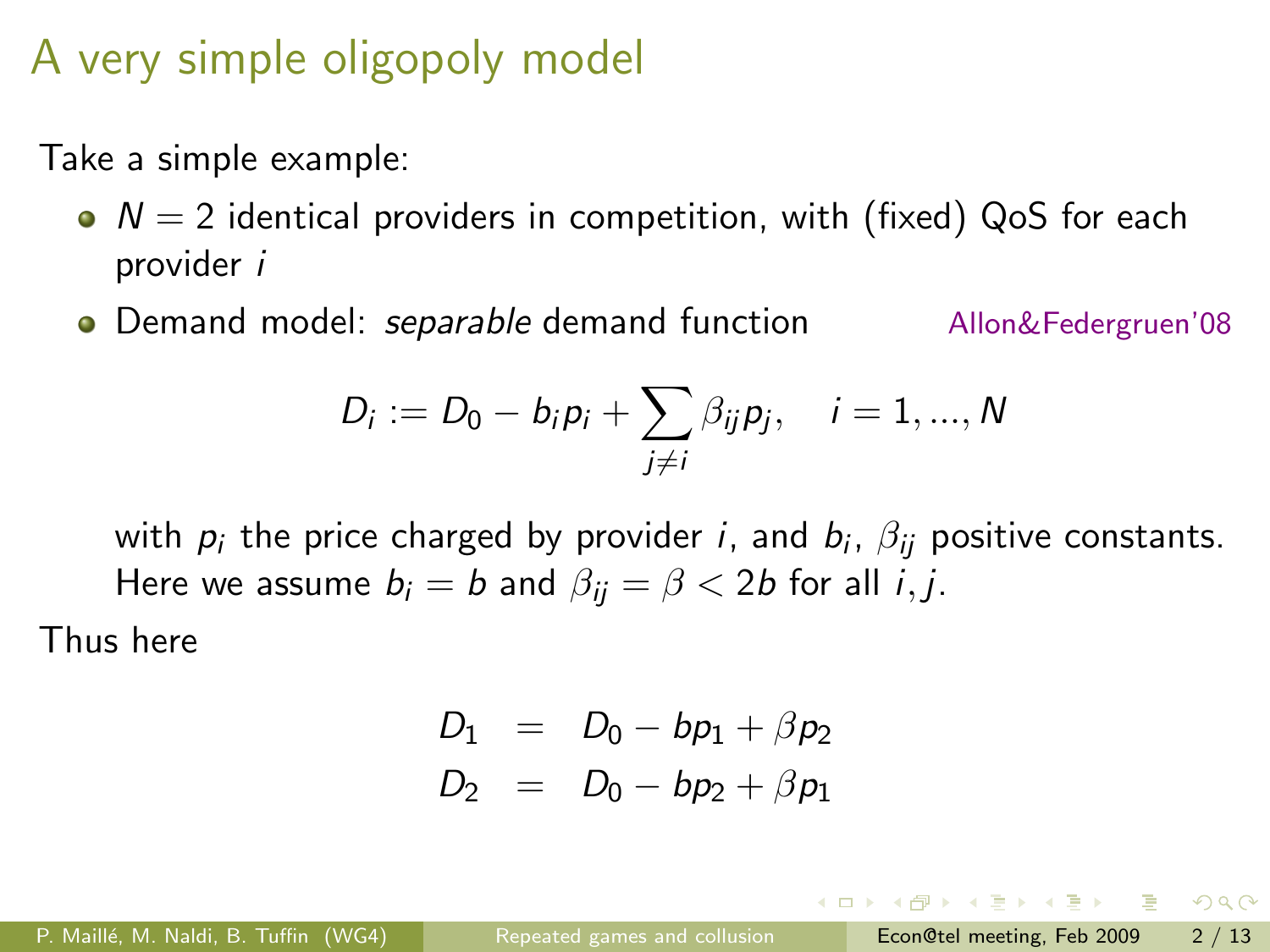Then look at the Nash equilibrium of the competition game (where utility=revenue):

$$
U_1(p_1, p_2) = p_1 D_1 = p_1 (D_0 - bp_1 + \beta p_2),
$$

maximum for  $p_1 = (D_0 + \beta p_2)/2b \Rightarrow$ symmetric equilibrium:

$$
p_1^N = p_2^N = p^N = D_0/(2b - \beta)
$$
  

$$
U_1^N = U_2^N = U^N = b \left(\frac{D_0}{2b - \beta}\right)^2
$$

On the other hand, if both providers cooperate to maximize  $U_1 + U_2$ , we get  $U_i(p,p)=p\left(D_0-(b-\beta)p\right)$ , that is maximum for  $p^*=\frac{D_0}{2b-2\beta}>p^N$ , and then

$$
U_1^* = U_2^* = U^* = \frac{D_0^2}{4(b - \beta)} = U^N \frac{(2b - \beta)^2}{4b(b - \beta)} > U^N
$$

 $\Rightarrow$  by cooperating, providers set higher prices and both increase their revenue.

 $QQ$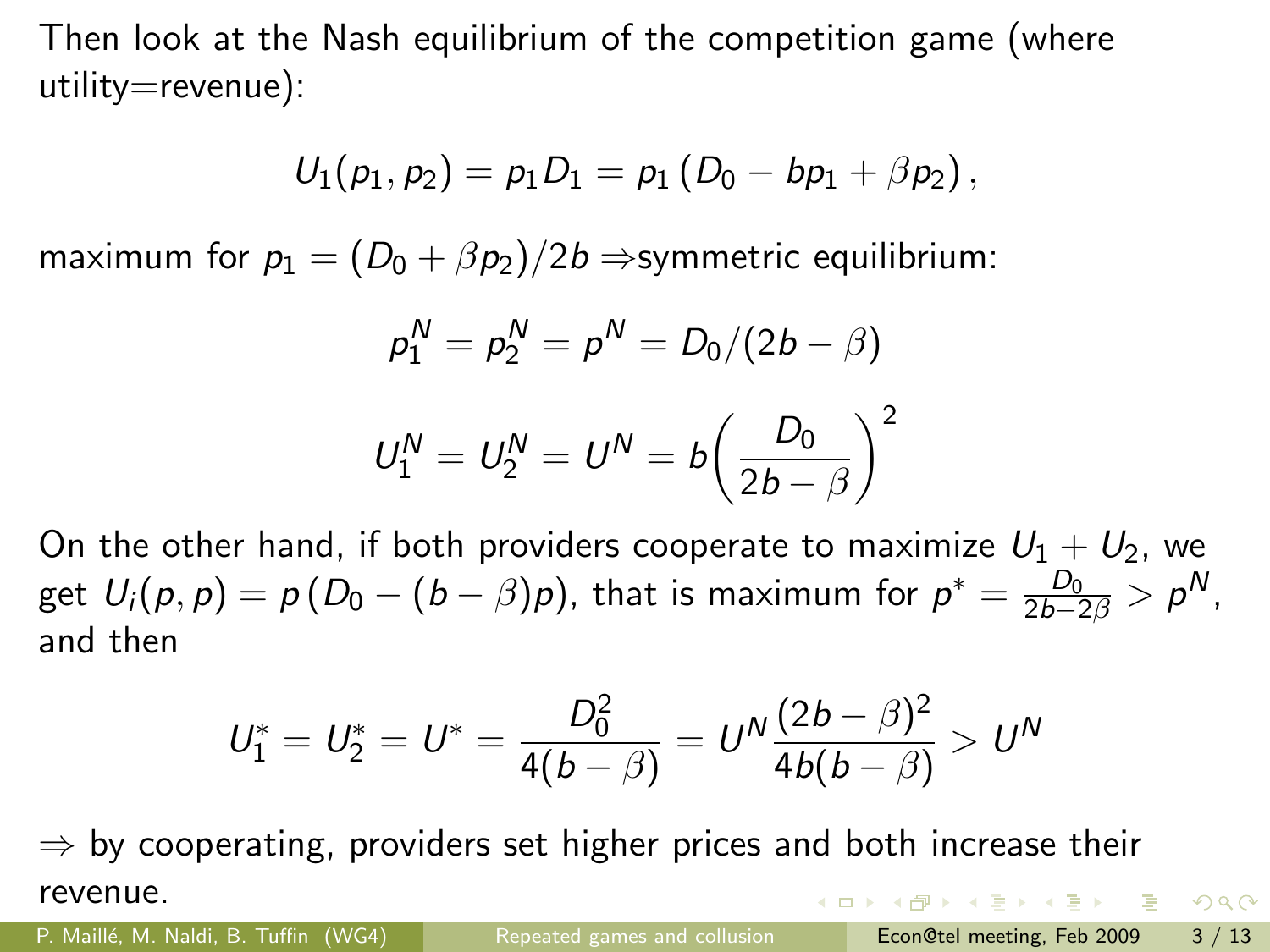## Provider competition as a Prisoner's dilemma

- **•** Each provider has an interest in lowering his price to attract clients
- **If both do, the price war leads to a revenue reduction.**
- To fix ideas, assume only the strategies  $\rho^{\mathsf{N}}$  and  $\rho^*$  are available, and set  $D_0 = 3$ ,  $b = 2$ ,  $\beta = 1$ , so that the game is

|                           | (price war)<br>$n^N=1$ | (cooperation)<br>$p^* = 3/2$ |
|---------------------------|------------------------|------------------------------|
| (price war) $p^N = 1$     | (2, 2)                 | (5/2, 3/2)                   |
| (cooperation) $p^* = 3/2$ | (3/2, 5/2)             | (9/4, 9/4)                   |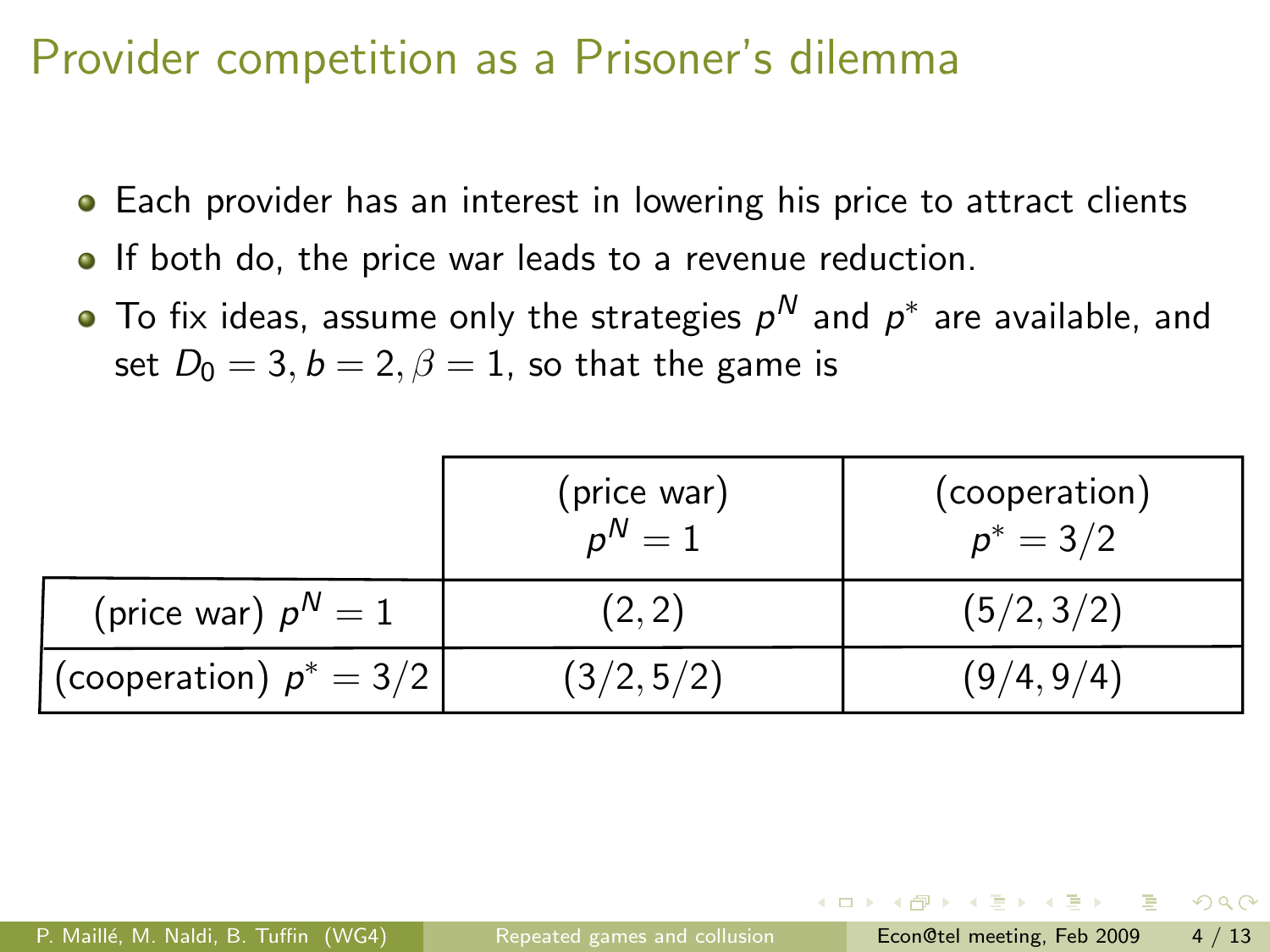# Provider competition as a Prisoner's dilemma

- Each provider has an interest in lowering his price to attract clients
- **If both do, the price war leads to a revenue reduction.**
- To fix ideas, assume only the strategies  $\rho^{\mathsf{N}}$  and  $\rho^*$  are available, and set  $D_0 = 3, b = 2, \beta = 1$ , so that the game is

|                           | (price war)<br>$n^N=1$ | (cooperation)<br>$p^* = 3/2$ |
|---------------------------|------------------------|------------------------------|
| (price war) $p^N = 1$     | (2, 2)                 | (5/2, 3/2)                   |
| (cooperation) $p^* = 3/2$ | (3/2, 5/2)             | (9/4, 9/4)                   |

Only one **Nash equilibrium**.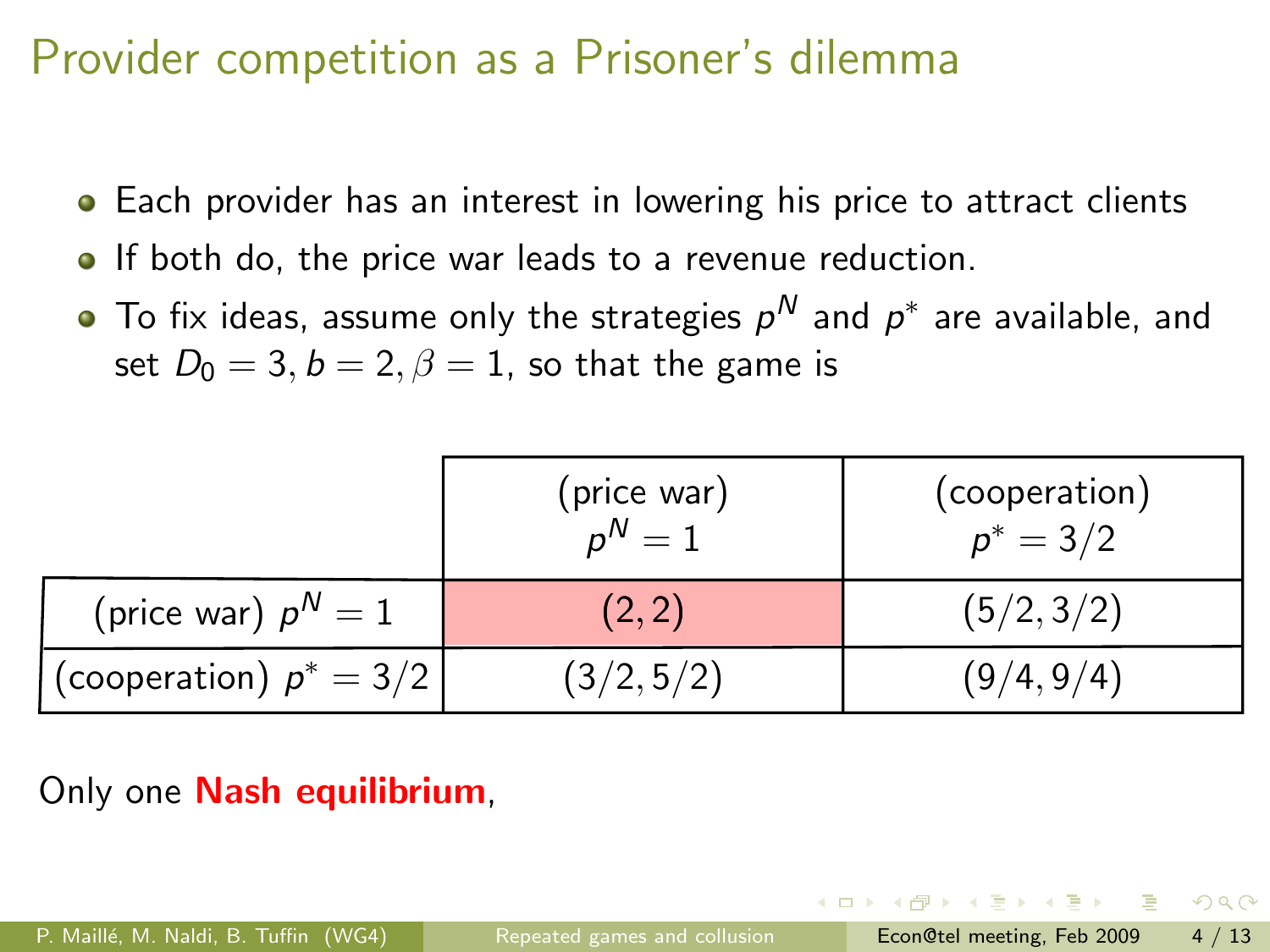# Provider competition as a Prisoner's dilemma

- **•** Each provider has an interest in lowering his price to attract clients
- **If both do, the price war leads to a revenue reduction.**
- To fix ideas, assume only the strategies  $\rho^{\mathsf{N}}$  and  $\rho^*$  are available, and set  $D_0 = 3$ ,  $b = 2$ ,  $\beta = 1$ , so that the game is

|                           | (price war)<br>$n^N=1$ | (cooperation)<br>$p^* = 3/2$ |
|---------------------------|------------------------|------------------------------|
| (price war) $p^N = 1$     | (2, 2)                 | (5/2, 3/2)                   |
| (cooperation) $p^* = 3/2$ | (3/2, 5/2)             | (9/4, 9/4)                   |

Only one **Nash equilibrium**, but another solution **Pareto-dominates** it.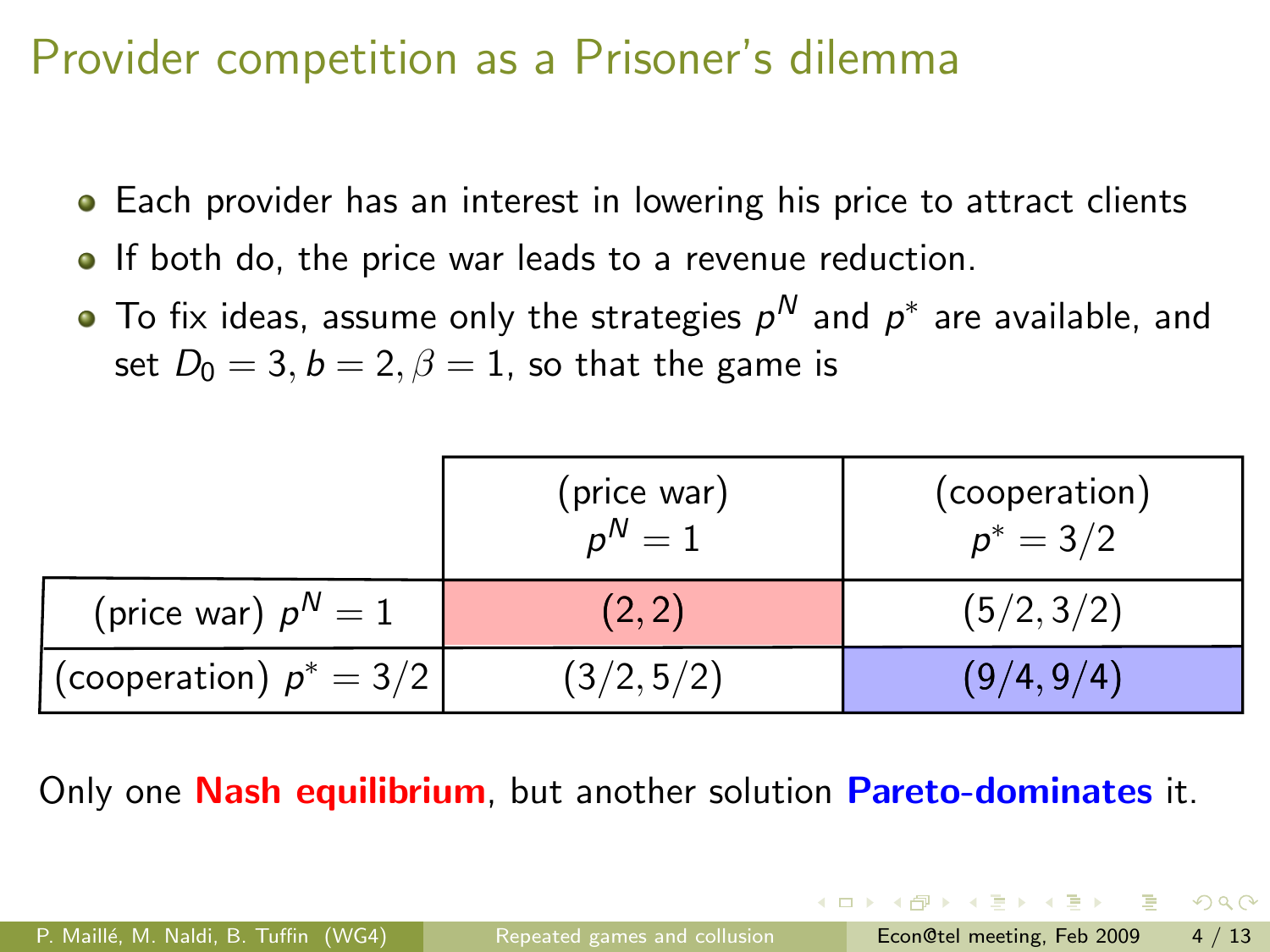# Joint-maximization and repeated games

|                | $p^N$<br>$=1$ | $p^* = 3/2$ |
|----------------|---------------|-------------|
| $D^N$<br>$= 1$ | (8, 8)        | (10, 6)     |
| $p^* = 3/2$    | (6, 10)       | (9,9)       |

- Providers may have interest in cooperating so as to maximize the sum of their benefits Chamberlin 1933
- But the temptation to cheat is very strong
- **•** Franklin M. Fisher (MIT): Fisher 1989

- 2

 $QQ$ 

The study of any real oligopoly has largely become the study of how the joint-optimization solution is or is not achieved and the reasons why.[...] Tacit collusion is only made possible by the fact that the game, or games like it, will be played again.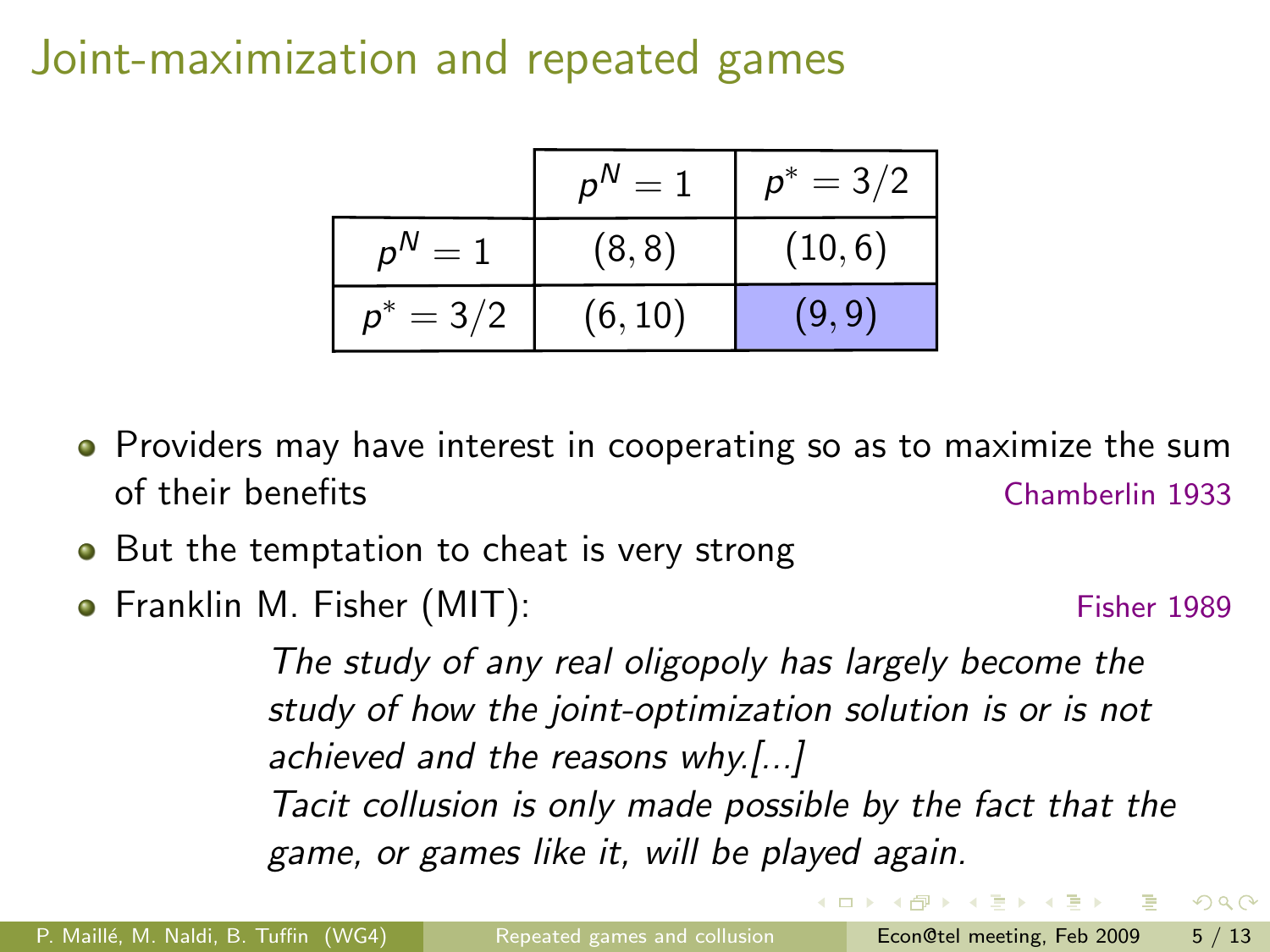# Competition is a repeated game

- Consider the time dimension: the game is not played only once but for several *periods* (months, years).
- Most classical model: at each period the same game is played (not necessarily true here, but maybe a good approximation if churning is easy)
- Most common model: players (providers) try to maximize the utility (weighted average payoff):

$$
A_i := (1 - \delta) \sum_{t=0}^{\infty} \delta^t U_i(a_t), \quad \text{where}
$$

 $\blacktriangleright$   $\delta \in (0,1)$  is the *discount factor*. Interpretations:  $\delta = \frac{1}{1+\sqrt{r}}$  $\sqrt{ }$ , J or a combination of both; |{z} interest rate  $\delta = \mathbb{P}(\text{game continuous at next period}),$  $\mathcal{L}$  $\blacktriangleright$   $a_t$  is the vector of players actions at period t;  $\blacktriangleright$   $U_i$  is the corresponding utility for player *i*. existence  $\Omega$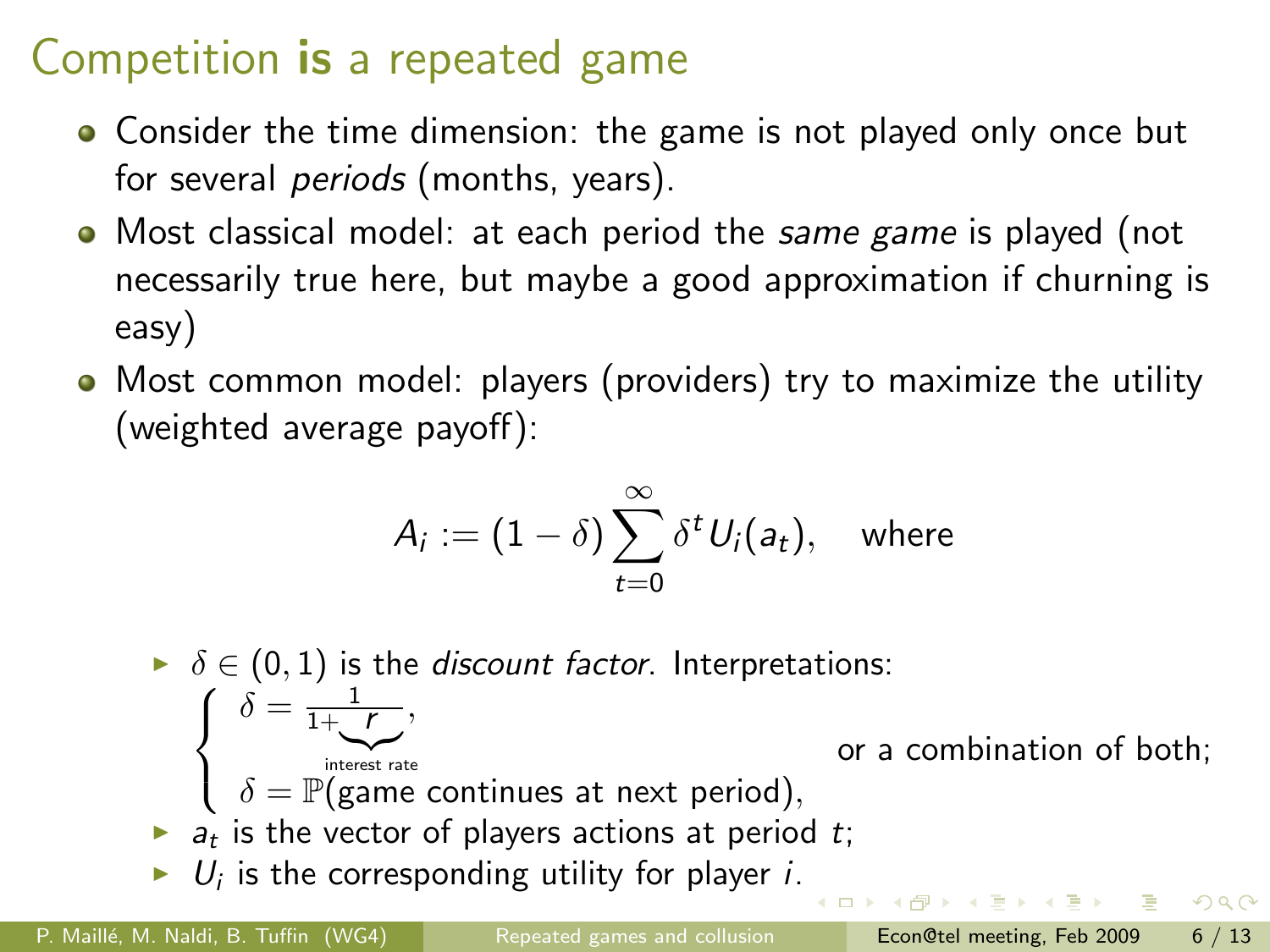# Main results on repeated games  $(1/3)$

We denote by  $U_{i,m}$  the minimax utility of player *i*, i.e.

$$
U_i^{\min} := \min_{a_{-i}} \max_{a_i} U_i(a_i, a_{-i})
$$

- $=$  the worse utility that *i* can ensure if he knows  $a_{-i}$
- $=$  the worse utility that the others can impose to player *i*.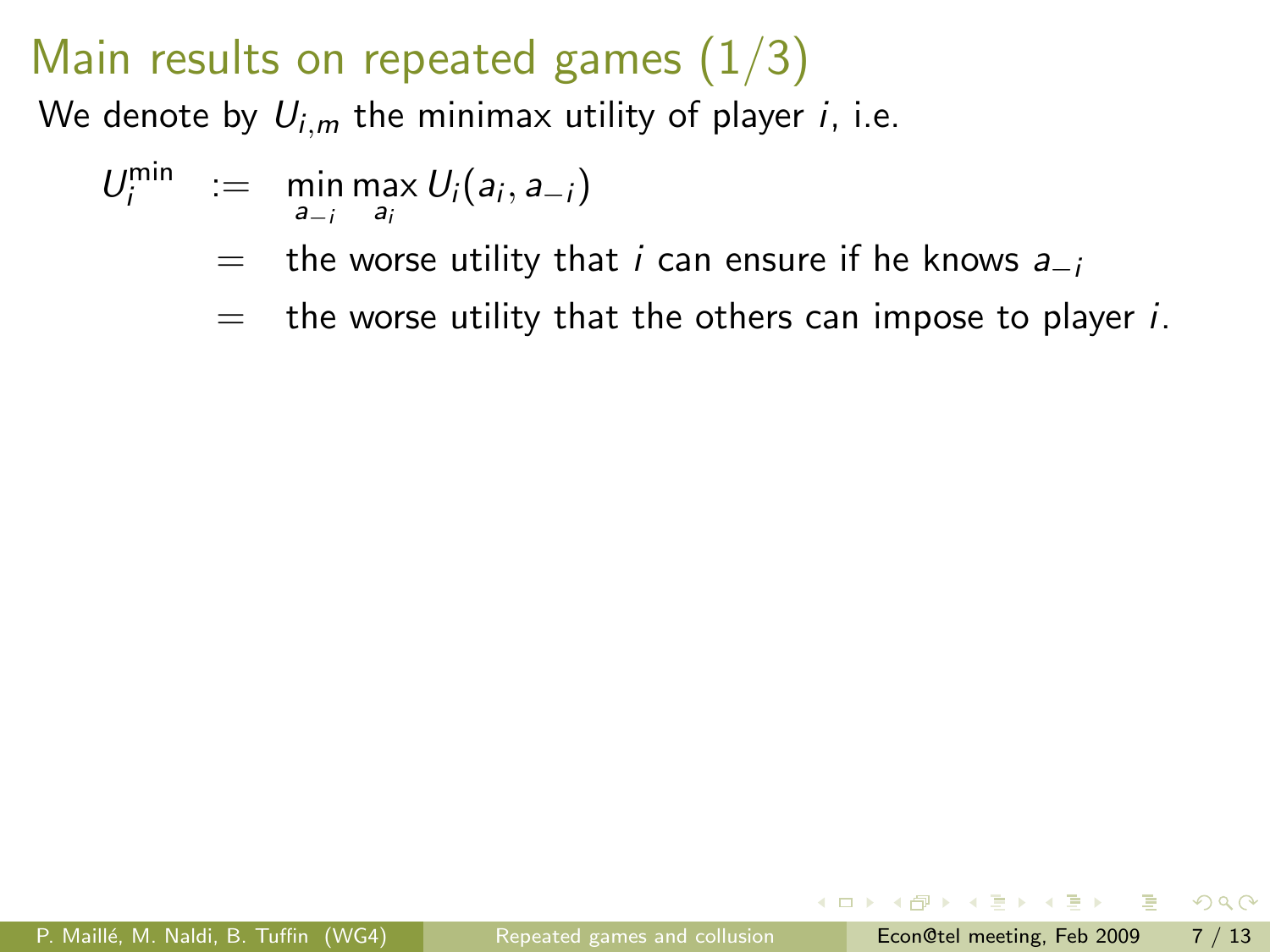# Main results on repeated games  $(1/3)$

We denote by  $U_{i,m}$  the minimax utility of player *i*, i.e.

$$
U_i^{\min} := \min_{a_{-i}} \max_{a_i} U_i(a_i, a_{-i})
$$

- $=$  the worse utility that *i* can ensure if he knows  $a_{-i}$
- $=$  the worse utility that the others can impose to player *i*.

#### Theorem (The Folk Theorem)

For any  $(v_1, ..., v_N)$  in the convex hull of the "attainable" utility vectors, such that  $v_i>U^{\min}_i$  , if  $\delta$  is sufficiently close to  $1$  then there exists a Nash equilibrium of the infinitely repeated game where, for all i,  $A_i = v_i$ .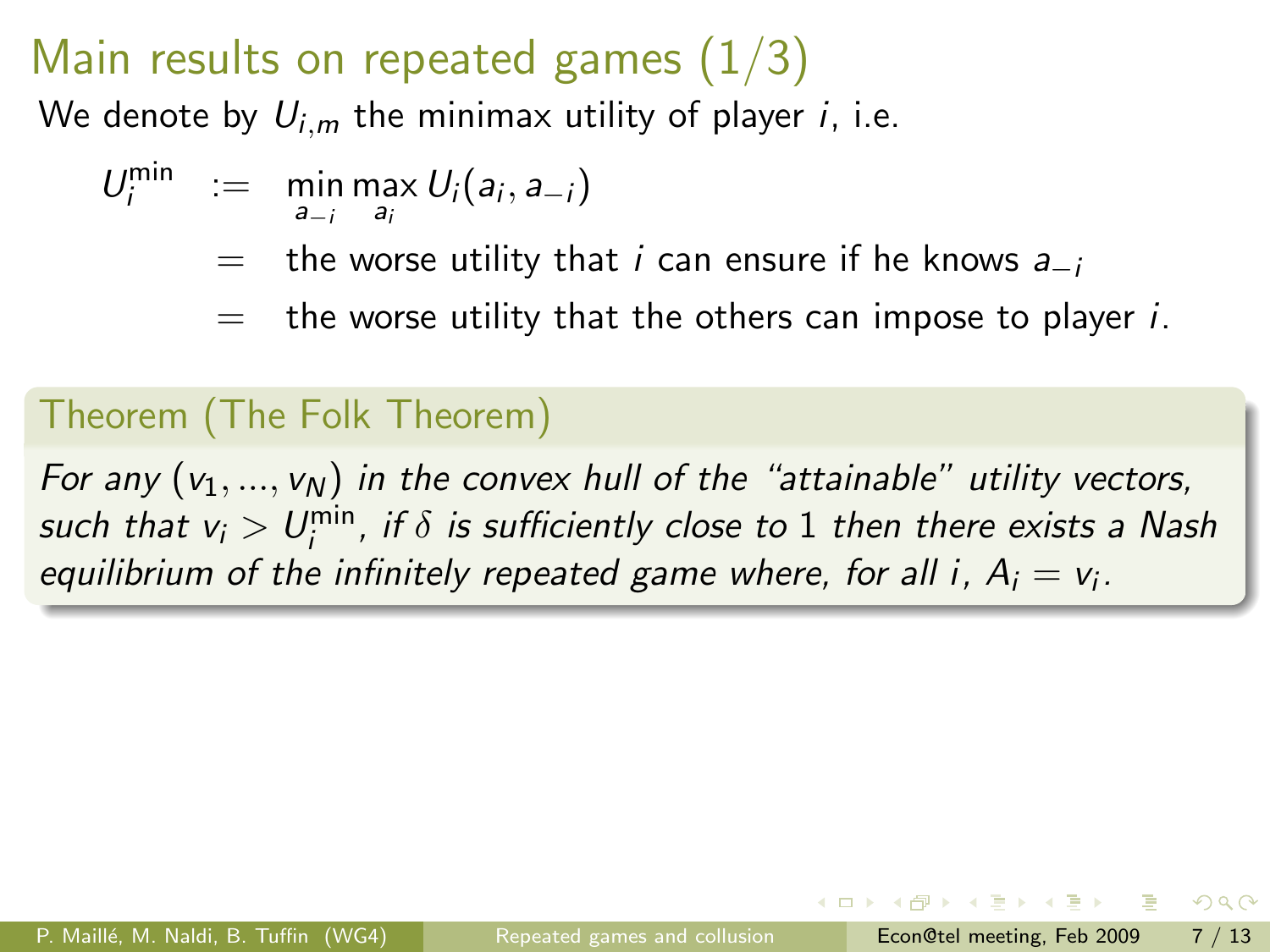# Main results on repeated games  $(1/3)$

We denote by  $U_{i,m}$  the minimax utility of player *i*, i.e.

$$
U_i^{\min} := \min_{a_{-i}} \max_{a_i} U_i(a_i, a_{-i})
$$

- $=$  the worse utility that *i* can ensure if he knows  $a_{-i}$
- $=$  the worse utility that the others can impose to player *i*.

#### Theorem (The Folk Theorem)

For any  $(v_1, ..., v_N)$  in the convex hull of the "attainable" utility vectors, such that  $v_i>U^{\min}_i$  , if  $\delta$  is sufficiently close to  $1$  then there exists a Nash equilibrium of the infinitely repeated game where, for all i,  $A_i = v_i$ .

#### Proof.

The utility vector  $(v_1, ..., v_N)$  is reachable via a (correlated) strategy vector  $(s_1, ..., s_N)$ .

Very simple Nash strategies: each player  $i$  plays  $s_i$  while everybody does, and if a player  $j$  deviates then  $i$  plays  $j$ 's minimax sanction forever.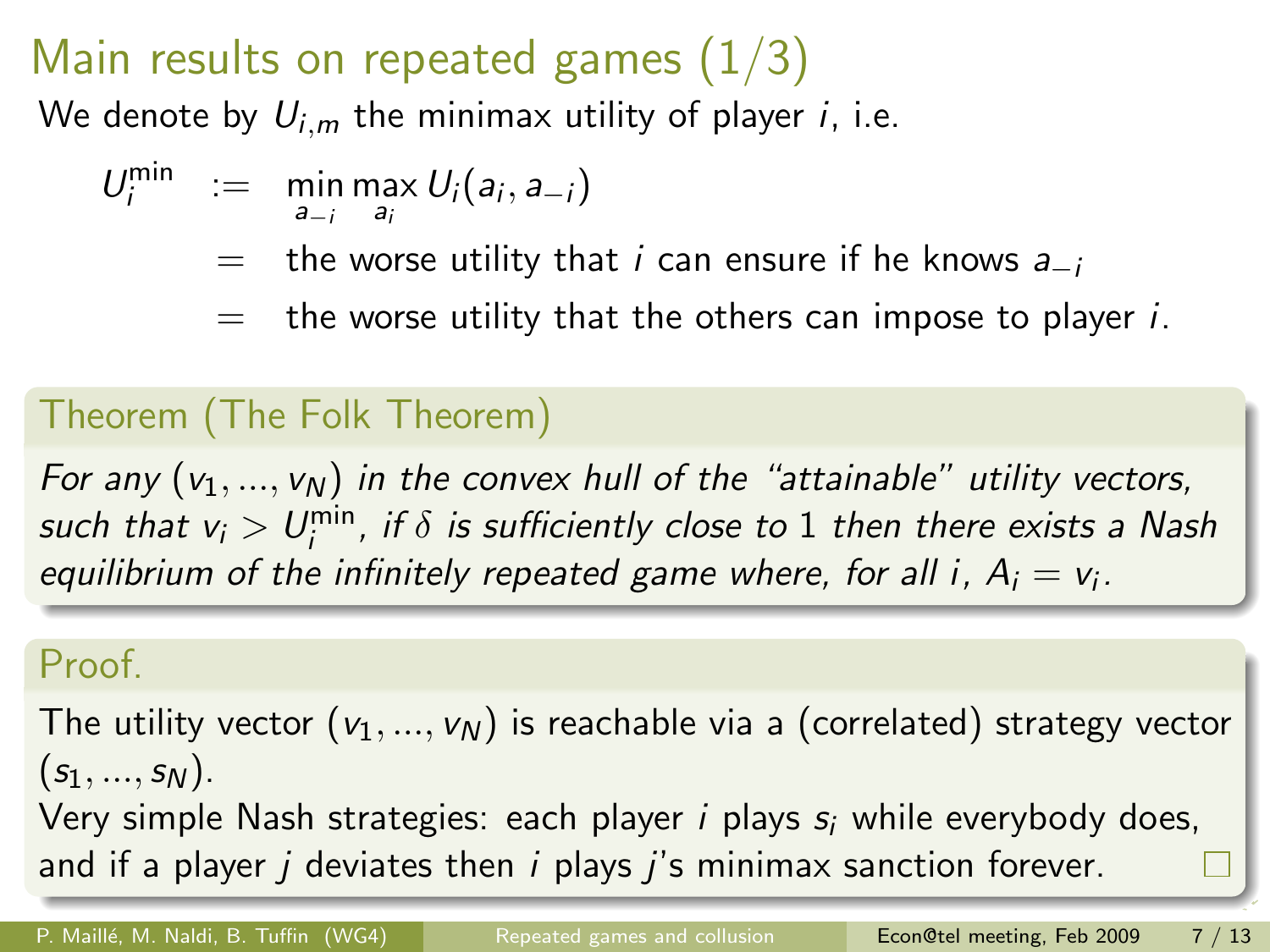# Main results on repeated games (2/3)

BUT some Nash equilibria are not (subgame) perfect: if someone deviates then there may not be incentives to sanction the deviators...

 $QQ$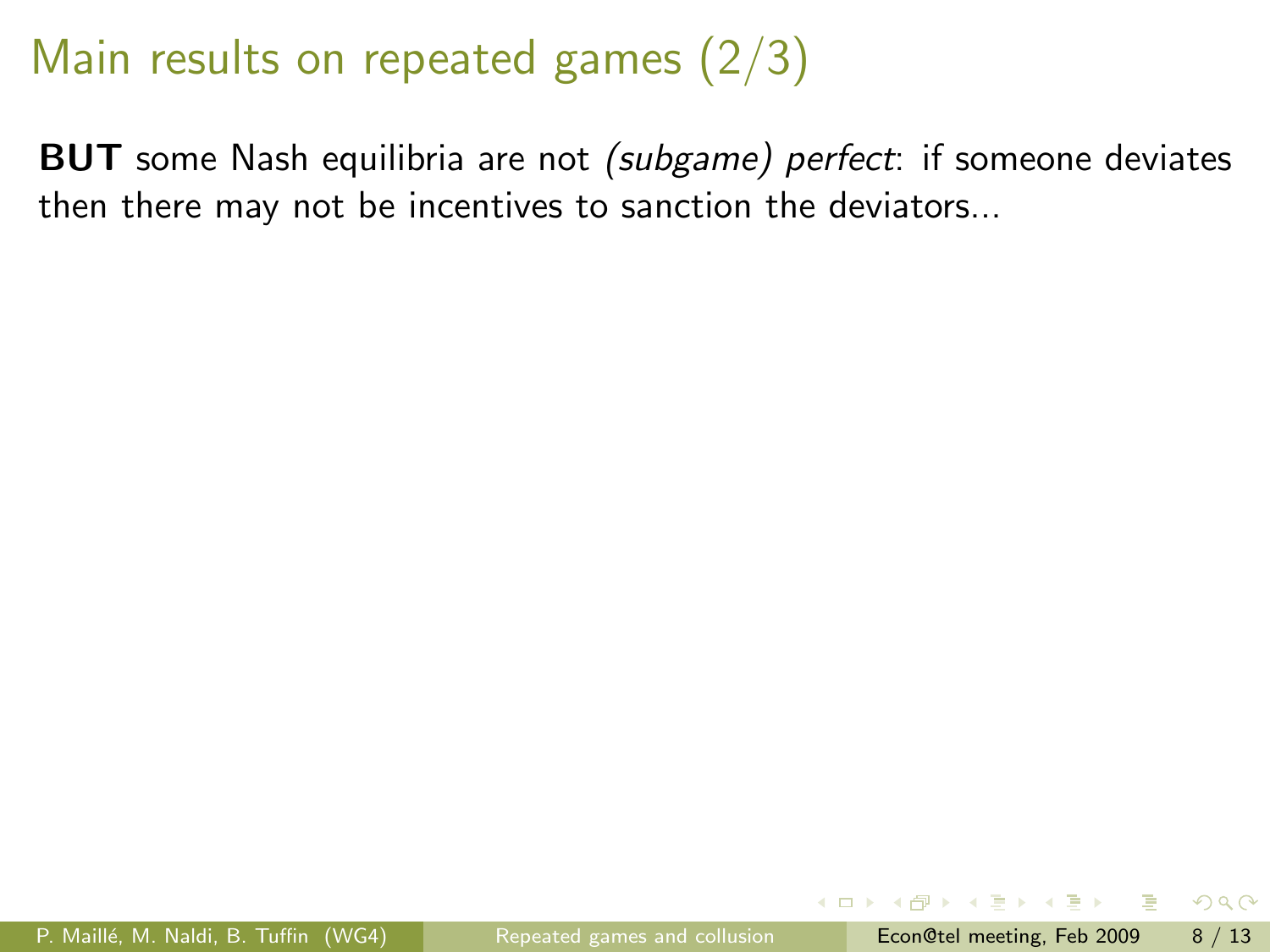# Main results on repeated games (2/3)

**BUT** some Nash equilibria are not *(subgame) perfect*: if someone deviates then there may not be incentives to sanction the deviators...

#### Theorem (Aumann-Shapley, 1976/Rubinstein, 1979)

If  $\delta = 1$ , then the Folk Theorem holds with **perfect** Nash equilibria.

Proof: players should sanction those deviate, those who did not sanction, and so on.

 $QQ$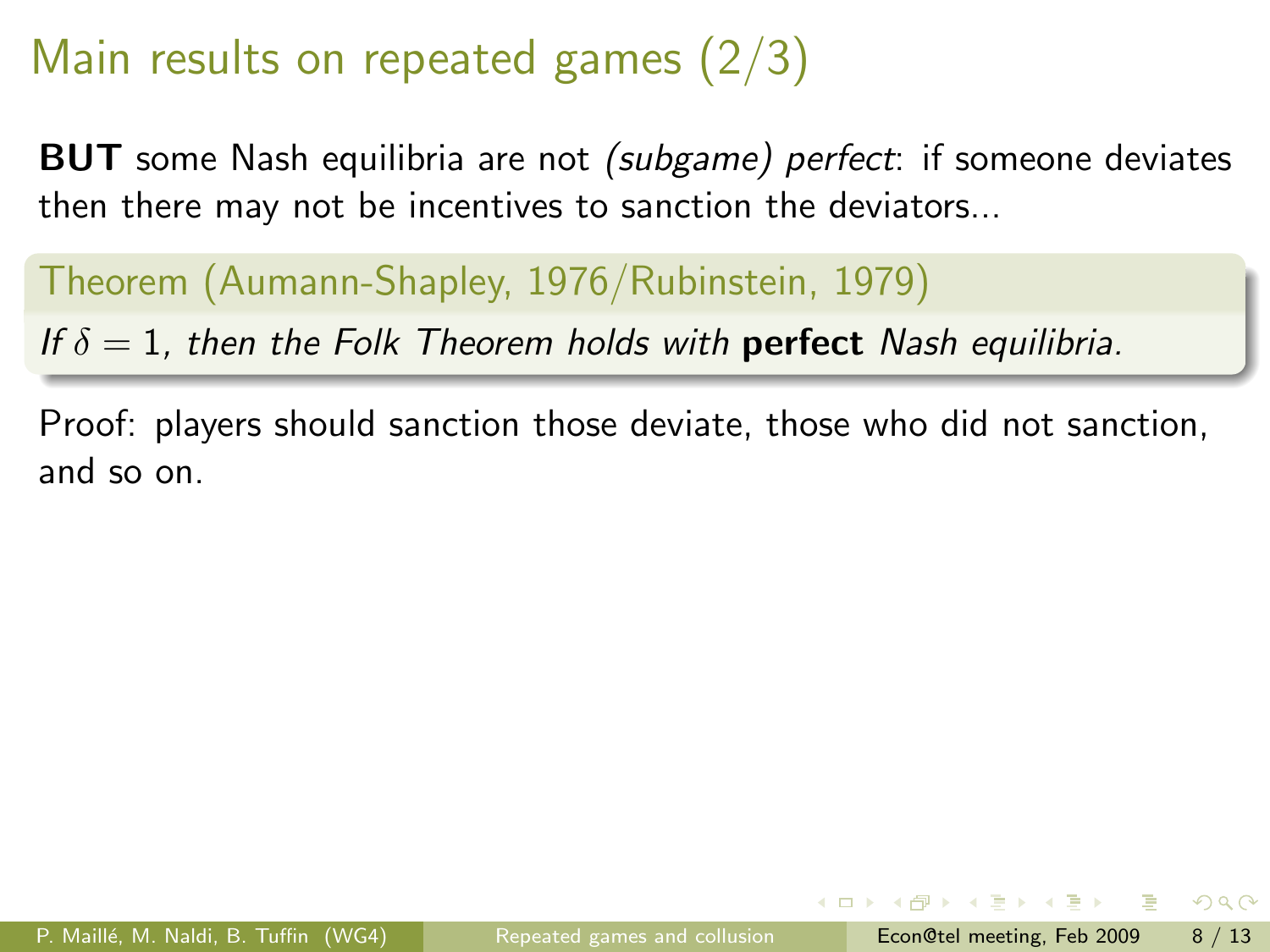# Main results on repeated games (2/3)

**BUT** some Nash equilibria are not *(subgame) perfect*: if someone deviates then there may not be incentives to sanction the deviators...

#### Theorem (Aumann-Shapley, 1976/Rubinstein, 1979)

If  $\delta = 1$ , then the Folk Theorem holds with **perfect** Nash equilibria.

Proof: players should sanction those deviate, those who did not sanction, and so on.

#### Theorem (Friedman, 1977)

If  $v_i > U_i(a^N)$  where a $^N$  is a (one-shot) Nash equilibrium, then if  $\delta$  is sufficiently close to 1, there exists a **perfect** Nash equilibrium of the infinitely repeated game where, for all i,  $A_i = v_i$ .

Simple proof: player *i* plays  $s_i$  until someone deviates, then plays  $a_i$ forever.

 $A \cup B \rightarrow A \oplus B \rightarrow A \oplus B \rightarrow A \oplus B \rightarrow A \oplus B$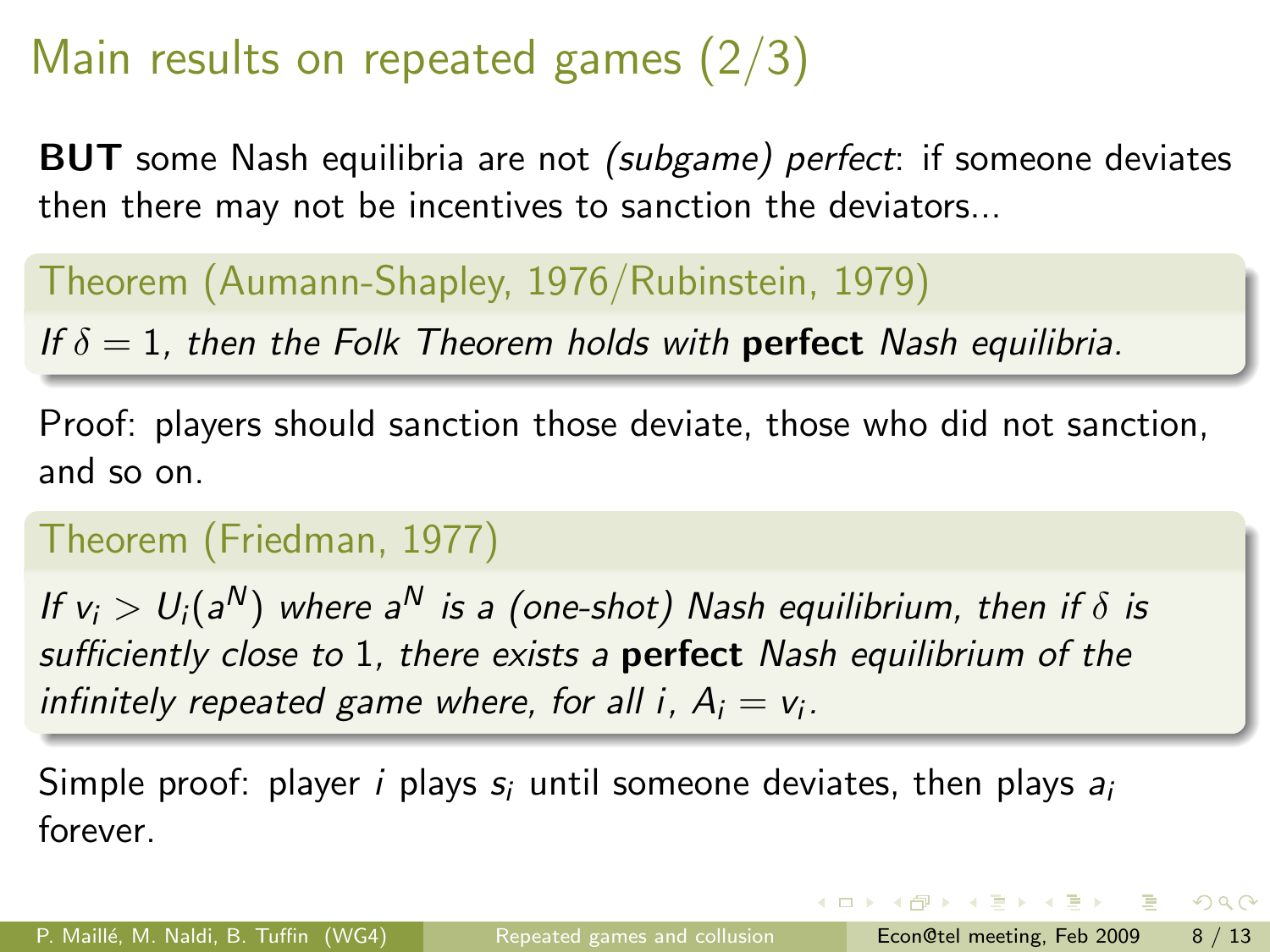# Main results on repeated games (3/3)

#### Theorem (Fudenberg&Maskin, 1986)

Assume that the convex hull  $V^*$  of the reachable utility vectors dominating the minimax utilities is of dimensionality N, then for any  $(v_1, ..., v_N) \in V^*$ , if  $\delta$  is sufficiently close to 1 then there exists a subgame-perfect equilibrium of the infinitely repeated game in which player i's average payoff is  $v_i$ .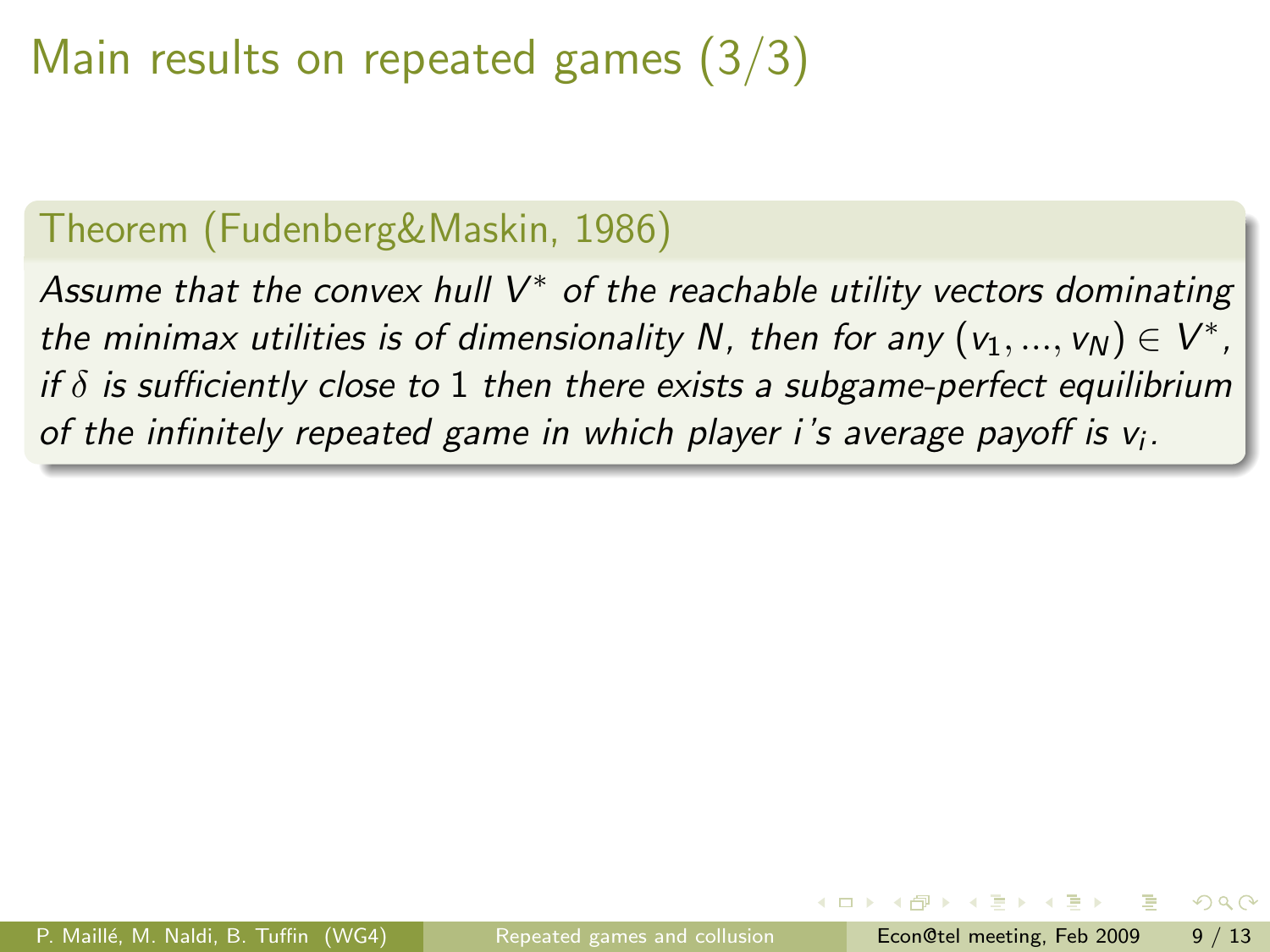# Main results on repeated games (3/3)

#### Theorem (Fudenberg&Maskin, 1986)

Assume that the convex hull  $V^*$  of the reachable utility vectors dominating the minimax utilities is of dimensionality N, then for any  $(v_1, ..., v_N) \in V^*$ , if  $\delta$  is sufficiently close to 1 then there exists a subgame-perfect equilibrium of the infinitely repeated game in which player i's average payoff is  $v_i$ .

#### Proof.

Simple principle: if one player deviates, he is "minimaxed" by the other players long enough for the sanction to overcome the gain from the deviation, and afterwards sanctioners get "rewarded" for having sanctioned.

 $\left\{ \begin{array}{ccc} 1 & 0 & 0 \\ 0 & 1 & 0 \end{array} \right.$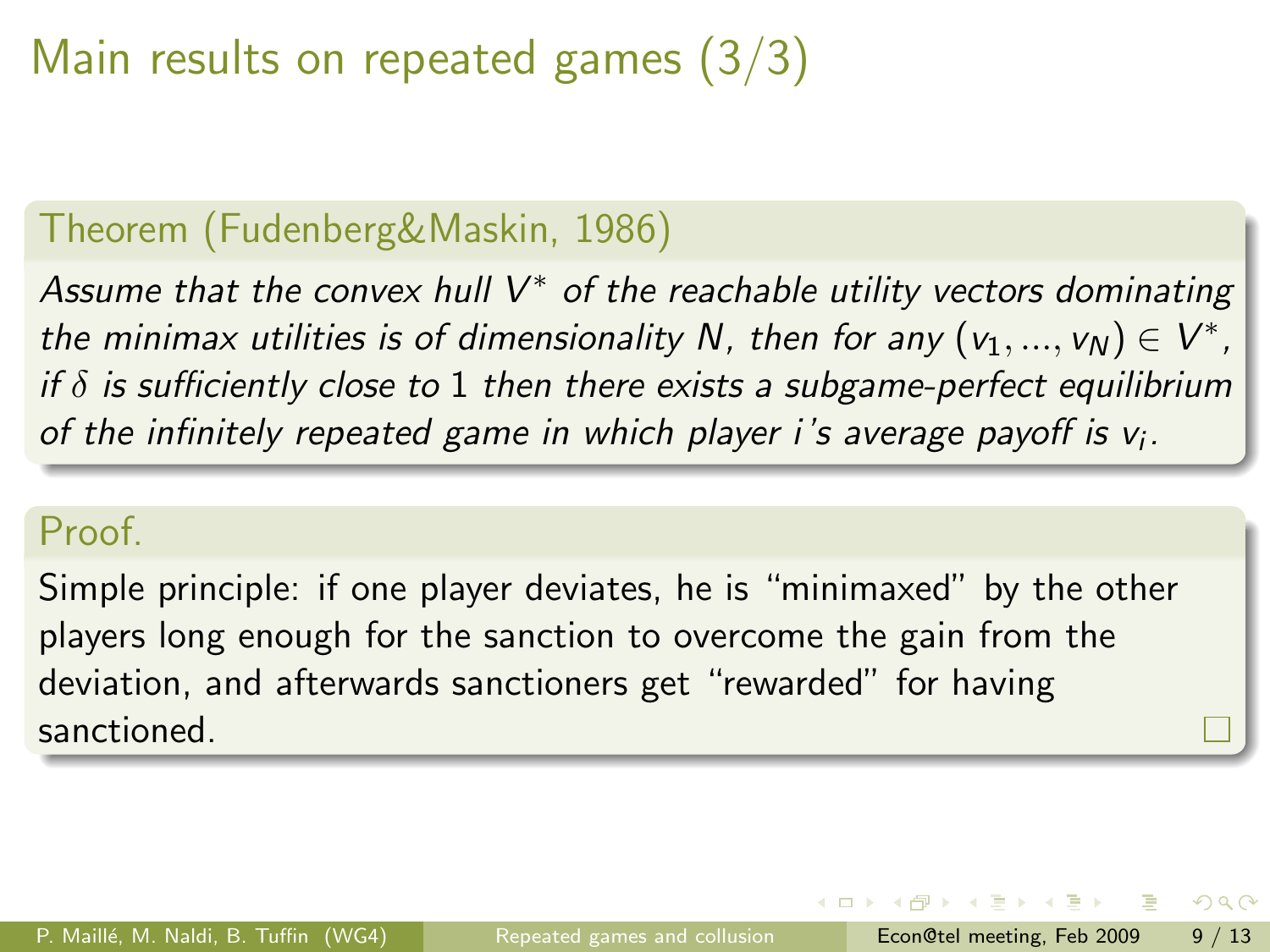# Consequences for our problem

- Competition is supposed to lead to price reductions that benefit to the users
- We would like providers to play the (one-shot) Nash equilibrium (at least for our example)

#### BUT

- If  $\delta$  is sufficiently large then almost anything (in particular, collusion) can be the outcome of the repeated game.
- **Idea**: "reduce"  $\delta$  through regulation

ラメ メラメ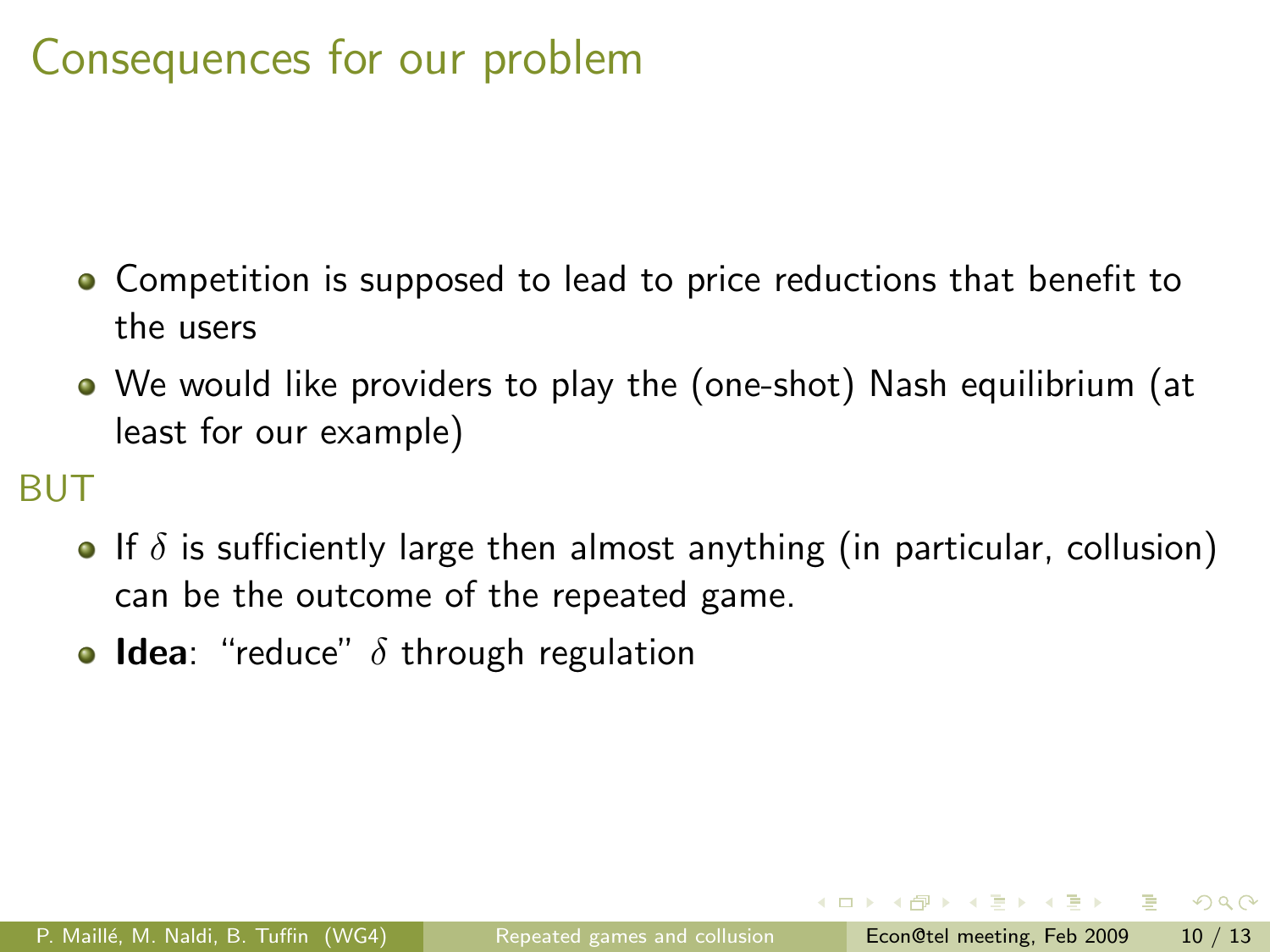## Regulation rule: price stability

Provider can change actions (prices) only every  $k$  periods: for each user  $i$ and each  $m \in \mathbb{N}$  we impose  $a_{km+1} = a_{km}$  if  $1 < k$ . Now the objective of each player is to maximize

$$
A_i = (1 - \delta) \sum_{t=0}^{\infty} \delta^t U_i(a_t)
$$
  
=  $(1 - \delta) \sum_{m=0}^{\infty} \delta^{km} (U_i(a_{km}) + \delta U_i(a_{km+1}) + ... + \delta^{k-1} U_i(a_{km+k-1}))$   
=  $(1 - \delta) (\sum_{l=0}^{k-1} \delta^l) \sum_{m=0}^{\infty} (\delta^k)^m U_i(a_{km})$   
=  $(1 - \delta^k) \sum_{m=0}^{\infty} (\delta^k)^m U_i(a_{km})$ 

P. Maillé, M. Naldi, B. Tuffin (WG4) [Repeated games and collusion](#page-0-0) Econ@tel meeting, Feb 2009 11 / 13

医单位 医单位

 $QQ$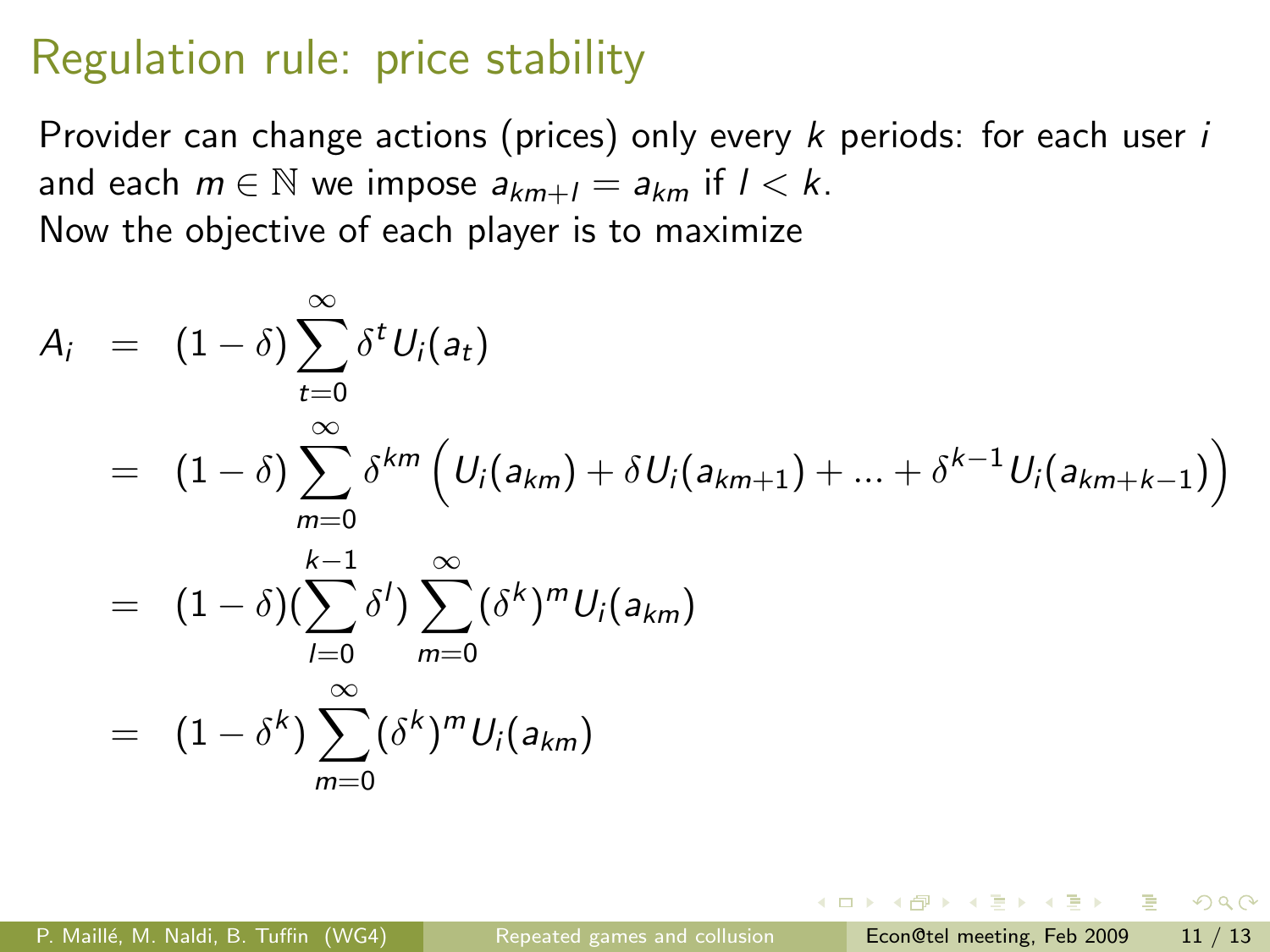# Regulation rule: price stability

Provider can change actions (prices) only every  $k$  periods: for each user  $i$ and each  $m \in \mathbb{N}$  we impose  $a_{km+1} = a_{km}$  if  $1 < k$ . Now the objective of each player is to maximize

$$
A_i = (1 - \delta) \sum_{t=0}^{\infty} \delta^t U_i(a_t)
$$
  
=  $(1 - \delta) \sum_{m=0}^{\infty} \delta^{km} (U_i(a_{km}) + \delta U_i(a_{km+1}) + ... + \delta^{k-1} U_i(a_{km+k-1}))$   
=  $(1 - \delta)(\sum_{l=0}^{k-1} \delta^l) \sum_{m=0}^{\infty} (\delta^k)^m U_i(a_{km})$   
=  $(1 - \delta^k) \sum_{m=0}^{\infty} (\delta^k)^m U_i(a_{km})$ 

So we changed  $\delta$  into  $\delta^k$ !!

4 D F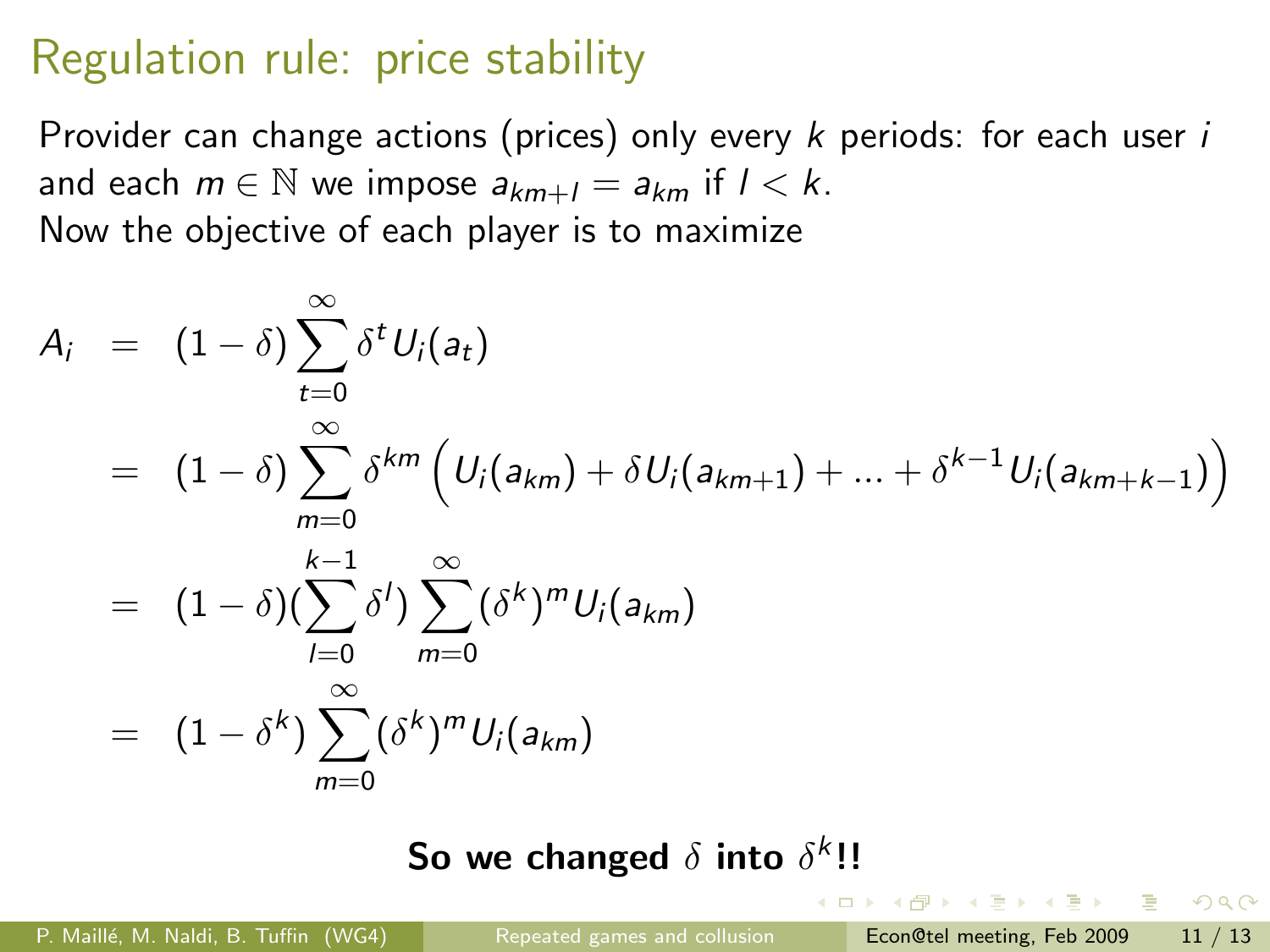### Back to our example

|                  | $D^{\prime V}$<br>$=1$ | $p^* = 3/2$ |
|------------------|------------------------|-------------|
| $D^N$<br>$=$ :   | (8, 8)                 | (10, 6)     |
| $= 3/2$<br>$n^*$ | (6, 10)                | (9,9)       |

Here, joint-maximization can be attained by the perfect Nash strategy for each provider :

- Play  $p^*$  while the other does,
- If the other deviates, then play  $p^N$  forever.

ヨメ イヨメ

÷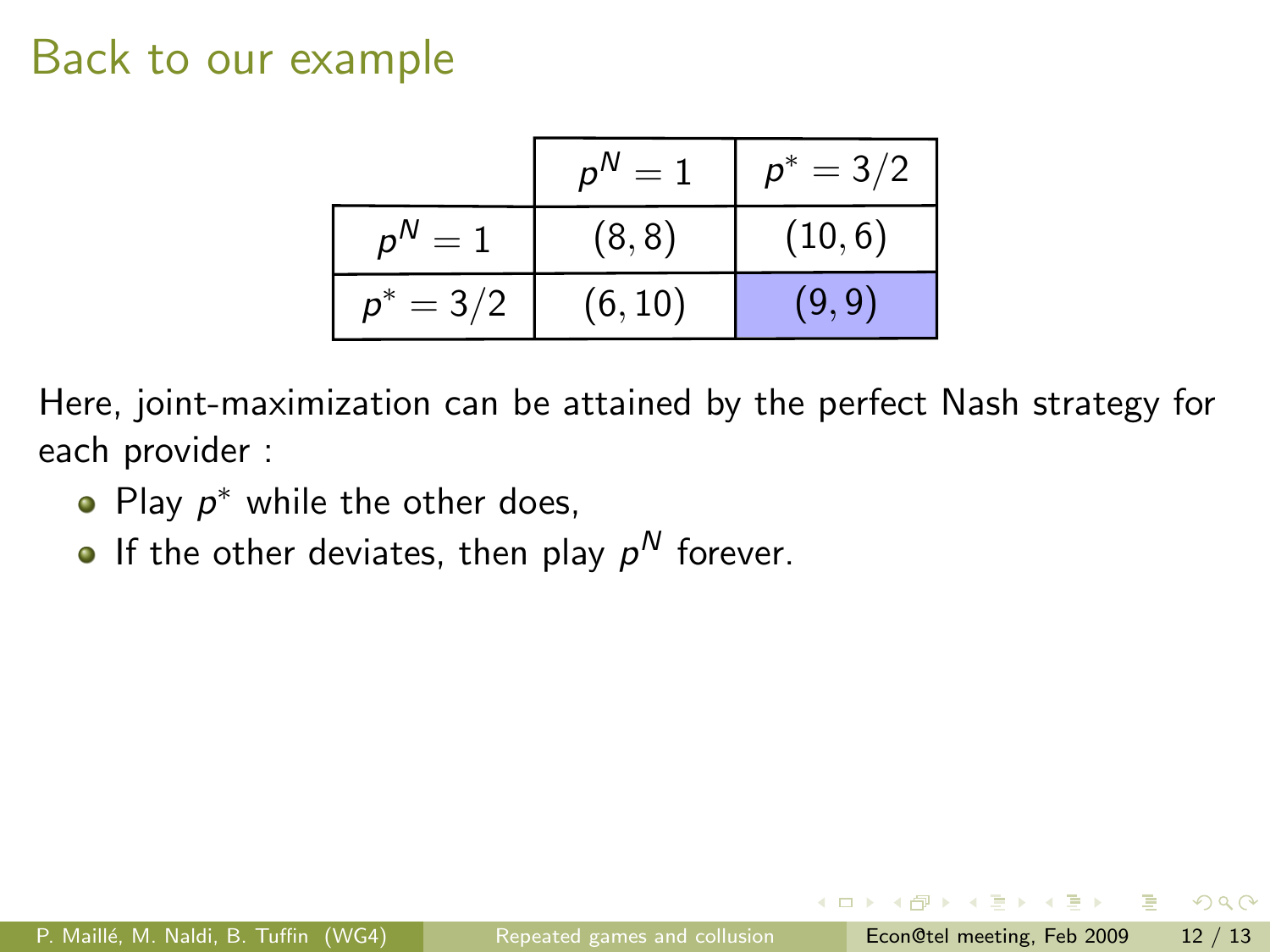### Back to our example

|                  | $D^{\prime V}$<br>$=1$ | $p^* = 3/2$ |
|------------------|------------------------|-------------|
| $D^N$<br>$=$ :   | (8, 8)                 | (10, 6)     |
| $= 3/2$<br>$n^*$ | (6, 10)                | (9,9)       |

Here, joint-maximization can be attained by the perfect Nash strategy for each provider :

- Play  $p^*$  while the other does,
- If the other deviates, then play  $p^N$  forever.

This is a Nash equilibrium if the sanction in future periods  $((9-8)\times\sum_{m=1}^{\infty}\delta^m=\delta/(1-\delta))$  exceeds the immediate gain from deviating  $(10 - 9 = 1)$ , i.e. if  $\delta/(1 - \delta) > 1$ , or  $\delta > 1/2$ .

**KABKABKA B**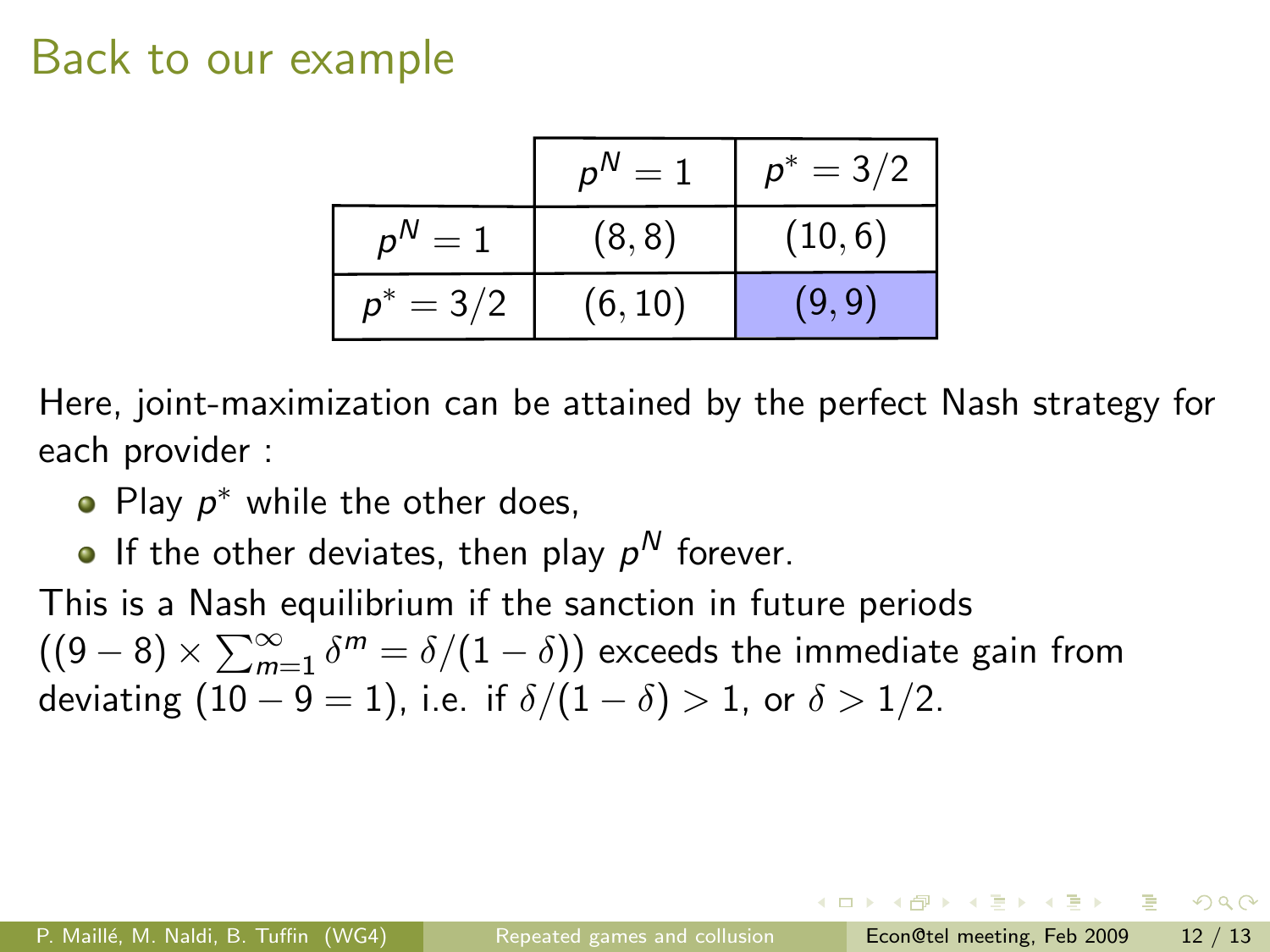## Back to our example

|                             | p <sup>N</sup><br>$=1$ | $p^* = 3/2$ |
|-----------------------------|------------------------|-------------|
| $\rho^{\mathsf{N}}$<br>$=1$ | (8, 8)                 | (10, 6)     |
| $= 3/2$<br>$n^*$            | (6, 10)                | (9,9)       |

Here, joint-maximization can be attained by the perfect Nash strategy for each provider :

- Play  $p^*$  while the other does,
- If the other deviates, then play  $p^N$  forever.

This is a Nash equilibrium if the sanction in future periods  $((9-8)\times\sum_{m=1}^{\infty}\delta^m=\delta/(1-\delta))$  exceeds the immediate gain from deviating  $(10 - 9 = 1)$ , i.e. if  $\delta/(1 - \delta) > 1$ , or  $\delta > 1/2$ . On the contrary, if  $\delta < 1/2$  then no player can prevent the other from playing  $\rho^N$  instead of  $\rho^*$ .

 $\Rightarrow$  if we choose a "price stability period"  $k$  such that  $\delta^k < 1/2$  then no collusion should occur in that game. **KERKER E KAQO** 

P. Maillé, M. Naldi, B. Tuffin (WG4) [Repeated games and collusion](#page-0-0) Econ@tel meeting, Feb 2009 12 / 13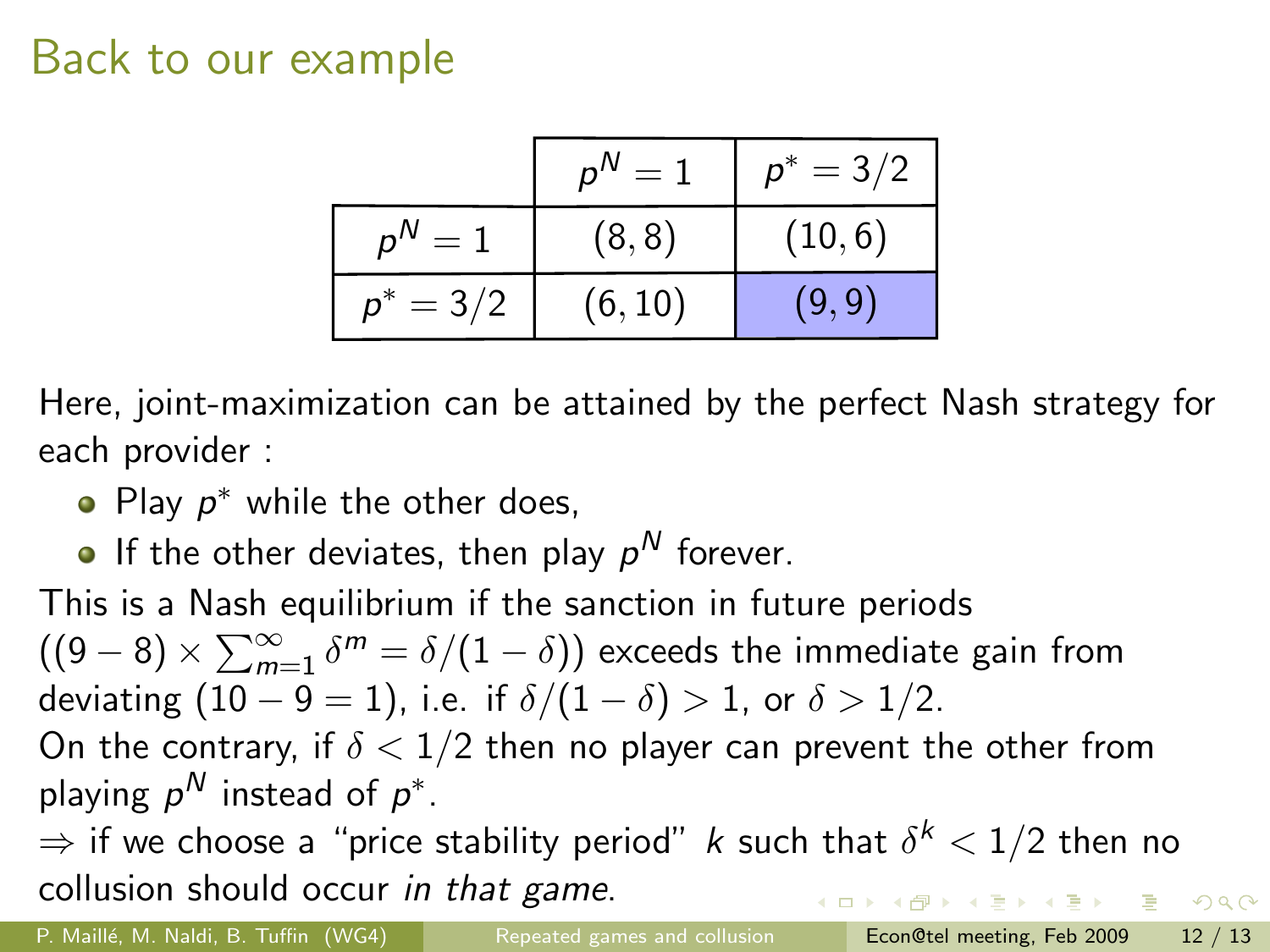# Things are a bit more complicated...

- Not only two strategies, but a continuum
- It would be interesting to see the influence of  $k$ 
	- $\triangleright$  on the reachable outcomes (via Nash or perfect Nash equilibria)
	- $\triangleright$  on the "value of collusion": what can be earned at most by a (Nash sustainable) collusion outcome.

ヨメ イヨメ